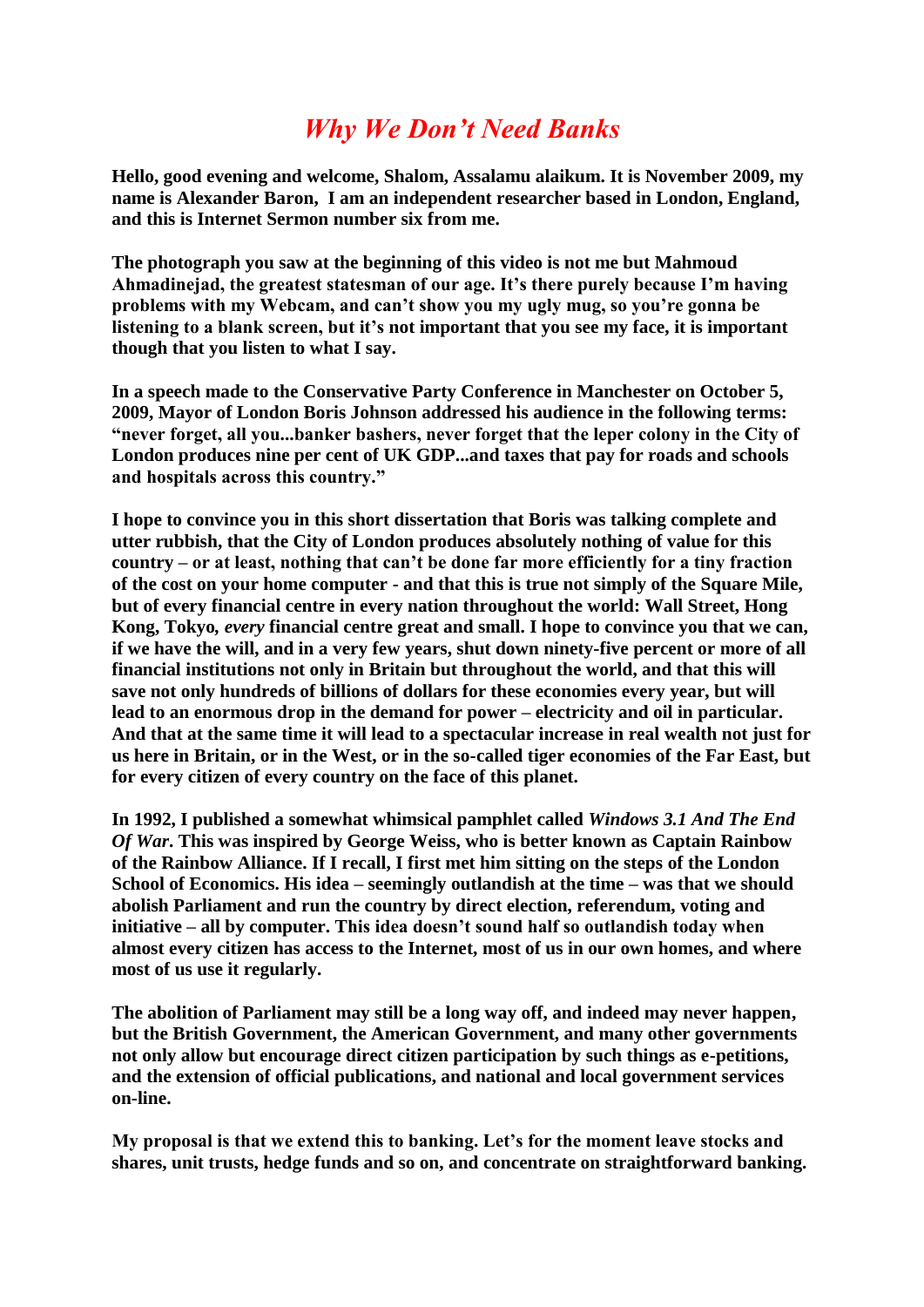**The first thing to note is that a great deal of banking and other financial activity is already carried out on-line. Many people pay rates, utilities and other services on-line. They book travel tickets and purchase all manner of goods and services on-line. There are even banks that trade exclusively on-line.** 

**Banks are a development from the goldsmiths. At one time if you wanted to keep your money safe, you had to put it in a strongroom, ie you lodged it with the local goldsmith. And in time, the goldsmiths began issuing receipts - paper currency, IOUs, cheques - to allow people to spend their gold without taking physical possession of it. Nowadays, most money exists as credit. I use the word exists rather loosely, because credit has no tangible existence; it used to be represented by figures in a ledger, now it is represented by blips in cyber-space.**

**I am not for one moment suggesting that we should abolish cash altogether, far from it, but although ordinary people - shoppers, consumers - and especially your local small traders - although they all use cash for day to day transactions, the goldsmithing function of the banks - if I may put it like that - being not quite obsolete, this is the only reason any of us really needs to use a bank, or building society at a local level.** 

**At a higher level, this function is hardly needed at all, the fact that credit has no tangible existence means that you don't need safes, strongrooms or elaborate physical security. And you don't need palatial offices in the City of London either. Provided you have unimpeachable on-line security, you can run most of the banking system from desktop PCs; most bank clerks could actually work from home.**

**One of the objections to this will be that banks need to adopt a hands on approach; they have to assess the creditworthiness of their borrowers, and so on. This is based on the fallacy that banks lend the money of their depositors - people deposit money with the bank, and this earns x percent interest; other people borrow money, and pay the bank x + y percent interest; and the bank's profit is derived from the differential interest rates - less its overheads.** 

**That is a myth that was exploded by Major Douglas back in the 1920s. Banks do not in fact lend the money of their depositors, rather the money stays on deposit, and they create credit; this credit goes out to borrowers, and is used in turn to create further deposits - and money - and when the creditors repay their loans, this new money is cancelled out of existence, except for the interest, which is the bank's profit.** 

**Up until fairly recently, the reality of this process was admitted only in specialist textbooks, if at all, but the recent adoption of so-called quantitative easing has led to its general acceptance. For the mathematically minded among you – including you, Sabine - here is the proof given by Major Douglas himself.**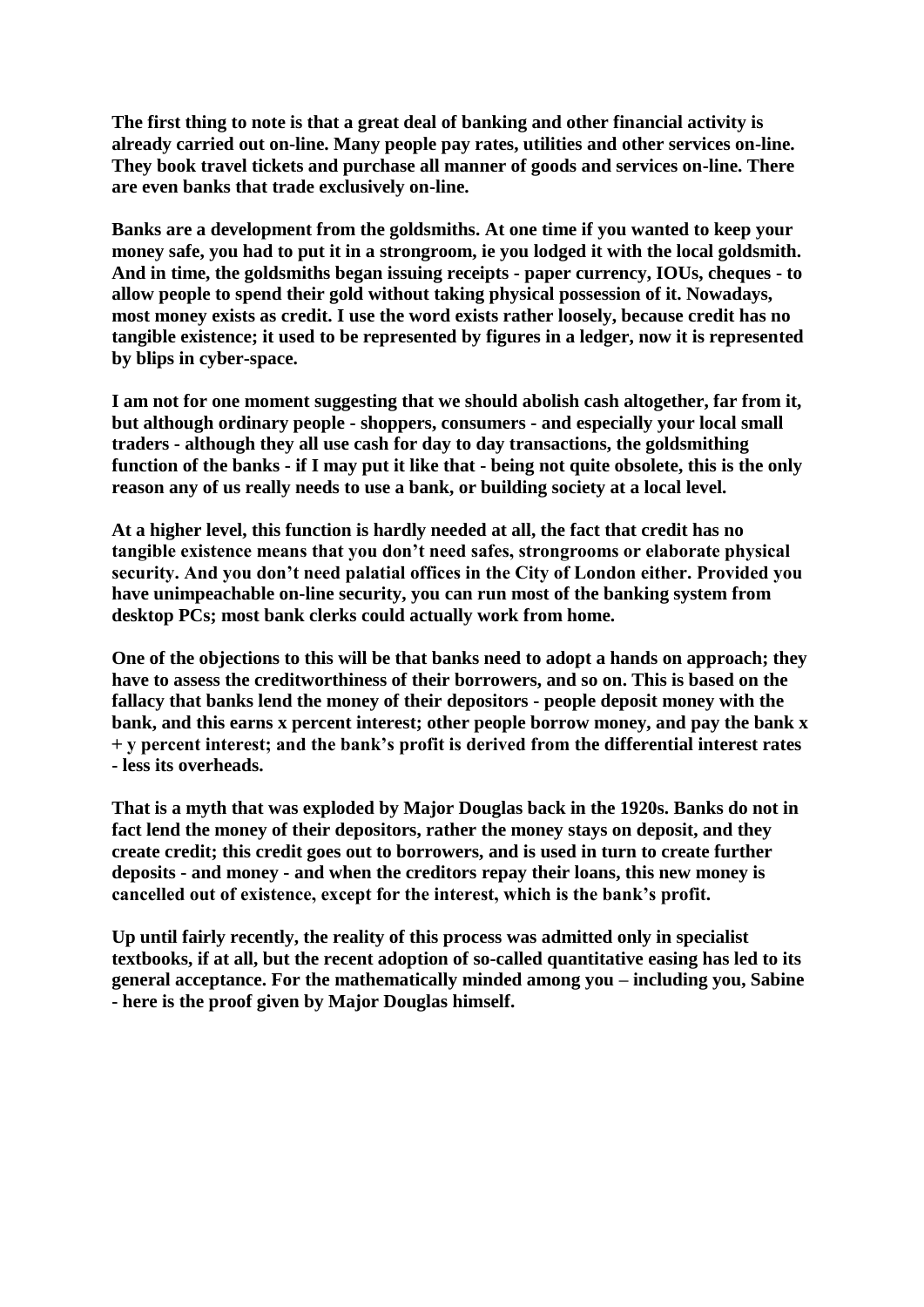Let Deposits  $= D$ Let Loans, etc.  $=L$ Let Cash in Hand  $=C$ Let Capital  $=$  K

Therefore Assets  $=L + C$ and Liabilities =  $D + K$ 

Therefore  $L + C = D + K$ 

Assuming Capital to be fixed and differentiating with respect to time we have:  $dL/dt + dC/dt = dD/dt$ 

**What this means is that as far as ordinary people are concerned, the banks should be used purely as a secure store for their money - the goldsmithing function again - and that the creation of credit should be separated from depositors entirely. Ideally the banks should not be permitted to create credit at all, certainly not for public spending; this should be done by the government, who should issue it debt-free. John Tomlinson has dealt with this subject at some length in his book** *Honest Money.* **Be that as it may, the banking system as it exists is largely a white elephant, and if nothing else, most bank premises could be closed down as the overwhelming majority of bank-related financial transactions can be carried out on-line.**

**Now, let us look at some of the other functions carried out by banks, and other financial institutions. One of these is dealing in shares. Let's take straight share dealing for the moment. If you want to deal in shares you have to go to a stockbroker, which can be a bank. Although it is referred to as investing, dealing in shares is often more akin to gambling, hence the expression "playing the stock market". The banks and stockbrokers who deal in shares may well be gambling, but they are gambling with other people's money - yours if you patronise them. Gambling with other people's money is the best way to gamble, because if they lose, they don't actually lose, although they always win, because they charge fees, and commission, for their services. But are stockbrokers necessary? The answer is surely no. Wouldn't it be better to abolish them altogether, and allow people to trade shares directly?** 

**It would require nothing more than a simple Act of Parliament to abolish stockbrokers and the Stock Exchange as we know it. Rather than buy from brokers, investors could trade shares directly with other shareholders. Or they could trade them on a gaming website such as Betfair, which already offers spread betting. The fees charged by an online share exchange of that nature would be a tiny fraction of that charged by stockbrokers.**

**Then there are managed funds; many investors don't invest in shares directly, but turn over their money to managed funds such as unit trusts. The rationale behind this is to leave it to the professionals, for surely they know what they are doing. The Great Depression, Black Monday, and most recently the misnamed Credit Crunch should disavow most savvy investors of that notion. The best evidence indicates that neither fund managers, nor economists, nor bankers, nor even the government really knows**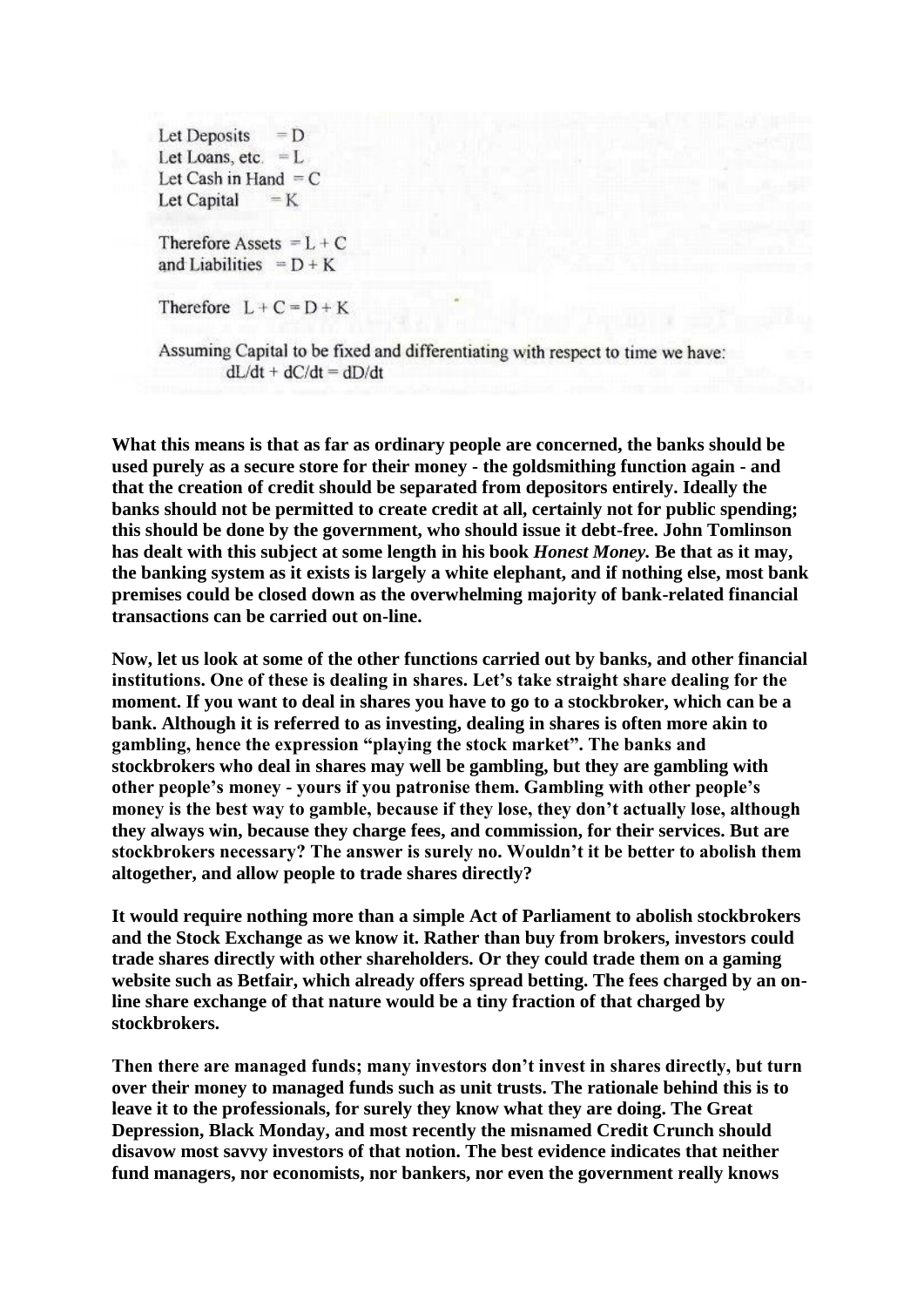**what it is doing when it comes to playing the stock market, certainly they don't know better than the man in the street, the housewife, or even the average parrot. Yes, I did say parrot.**

**Earlier this year, an on-line stock market investment advice service in Korea ran a competition which pitted ten investors against one another; one of those** *investors* **was a parrot. And the parrot won. This was not a one-off. The reason for this appears to be that the parrot traded rather infrequently.**

**If this sounds surreal, the financial journalist Tony Levene had the answer to that in his book** *The Shares Game***, which was published way back in 1987. And the answer really is so simple, leaving aside the wisdom of investing in a particular company, or how well any individual company does, the average investor or fund manager – quote unquote – cannot beat the market because the market is made by these funds by virtue of their size. Okay, occasionally somebody will pick a spectacular winner, perhaps by investing in penny shares, but that is really rather akin to buying a lottery ticket every week or every month. Somebody will always hit the jackpot. Every time you buy and sell shares you're losing money on spread and commission. So buy them, and hold onto them.** 

**So, we don't need stockbrokers, but the biggest benefit to the economy and to all of us – the working classes, the middle classes, and entrepreneurs, would come from the abolition of managed funds: unit trusts and similar funds, and in particular hedge funds. Obviously, most people who invest in such funds think they make them money. While it is true that over the long term, if you invest in unit trusts, you will make money, this is not because the fund managers are good at their jobs, it is because the companies that make up the stock market make money. By and large. The same applies here as to ordinary shares, as Mr Levene concluded, and the parrot demonstrated. But with managed funds, including pension funds, the investor has even bigger obstacles to overcome.** 

**To begin with, these funds are managed, and fund managers earn – or rather are paid – enormous salaries and bonuses. These funds have expensive offices in the City, and they advertise. Before they make a penny for their investors, all those overheads have to be paid. On September 26, a BBC programme reported that the value of a pension fund is reduced by up to 38% by a modest annual management fee of 1.5%. Think about it, that is over a third of your pension gone, down the drain, and into the pockets of parasites who are paid six figure salaries to play games with the money you have set aside for your retirement.**

**Do we need the City? Do we need banks? If we need them at all, we need far fewer: fewer financial institutions, fewer parasites, fewer overheads. They don't need these palatial offices and the astronomical overheads associated with them. They could all, or most of them, be closed down, and the buildings put to alternative use.** 

**The banking system and most of the so-called finance and investment houses could be run far more effectively and efficiently and cheaply with perhaps twenty percent of the current workforce, and could be totally decentralised. That would mean far fewer commuters, less trains, or less crowded trains and buses, less traffic on the roads, even less air travel.**